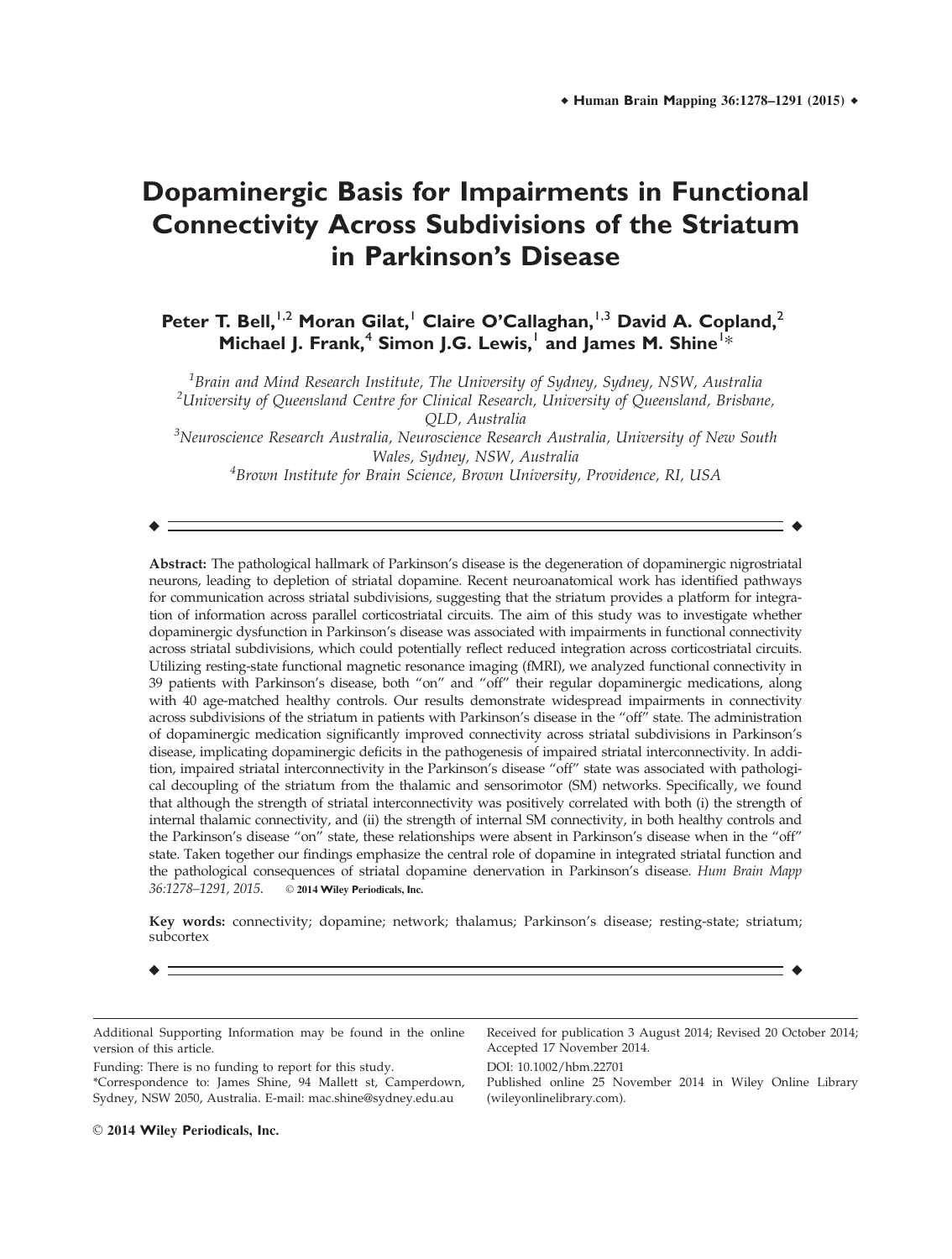#### **INTRODUCTION**

The human basal ganglia are fundamental for integrated brain function. The principal input structure of the basal ganglia, the striatum, receives topographically organized input from the cerebral cortex, which is then channeled via pallidal and thalamic nuclei before projecting back to the cortex, forming parallel anatomical corticostriatal "loops" (Alexander et al., 1986). Previous work has demonstrated that the striatal nuclei are subdivided into specialized territories associated with specific functions related to their cortical connections: the ventral striatum is implicated in motivation and reward (Schultz et al., 1997; Tanaka et al., 2004), the head of the caudate nucleus in cognition (Grahn et al., 2008; Levy et al., 1997), and the putamen in motor control (Alexander and DeLong, 1985). Although corticostriatal macrocircuits have long been thought to comprise parallel and functionally segregated channels (Alexander et al., 1990; Middleton and Strick, 2000), an emerging body of neuroanatomical data has identified pathways for communication across subdivisions of the striatum (Belin and Everitt, 2008; Bevan et al., 1997; Draganski et al., 2008; Haber et al., 2000; Haber et al., 2006; Kolomiets et al., 2001; McFarland and Haber, 2002; Mena-Segovia et al., 2005; Tziortzi et al., 2014), suggesting that the striatum may be a subcortical nexus for the integration of neural signals across specialized corticostriatal circuits (Bar-Gad et al., 2003; Haber, 2008; Pennartz et al., 2009). Such findings have led to a reconceptualization of the basal ganglia as a complex dual organizational system, supporting both parallel and integrative processing across corticostriatal channels (Haber, 2003). Despite growing interest in the dual organizational properties of the striatum, it is not yet known how neurodegenerative disease might perturb this system.

Ascending dopaminergic nigrostriatal neurons provide rich innervation across the entire striatal complex (Haber

#### Abbreviations

| BOLD.       | Blood Oxygen Level Dependent                       |  |
|-------------|----------------------------------------------------|--|
| <b>CBM</b>  | Cerebellar Network                                 |  |
| DC.         | Dorsal Caudate                                     |  |
| DCP         | Dorsal Caudal Putamen                              |  |
| <b>DMN</b>  | Default Mode Network                               |  |
| DRP         | Dorsal Rostral Putamen                             |  |
| <b>LFPN</b> | Left Frontoparietal Network                        |  |
| MNI         | Montreal Neurological Institute stereotactic atlas |  |
| <b>MRI</b>  | Magnetic Resonance Imaging                         |  |
| <b>PCP</b>  | Postcommissural Putamen                            |  |
| <b>ROI</b>  | Region of Interest                                 |  |
| <b>RPFN</b> | Right Frontoparietal Network                       |  |
| SM.         | Sensorimotor Network                               |  |
| <b>VAN</b>  | Ventral Attention Network                          |  |
| <b>VIS</b>  | Visual Network                                     |  |
| <b>VRP</b>  | Ventral Rostral Putamen                            |  |
| <b>VSi</b>  | Inferior Ventral Striatum                          |  |
| <b>VSs</b>  | Superior Ventral Striatum                          |  |
|             |                                                    |  |

et al., 2000; Hedreen and DeLong, 1991), exerting neuromodulatory control over information processing across the entire striatum. Parkinson's disease, therefore, provides a unique model to study the functional importance of striatal dopamine and the consequences of dopaminergic pathology, as degeneration of nigrostriatal neurons leads to severe depletion of dopamine across the striatum (Bruck et al., 2006; Fearnley and Lees, 1991; Kish et al., 1988). The loss of striatal dopamine in Parkinson's disease has been implicated in pathological neuronal activity within basal ganglia nuclei (Hammond et al., 2007), and is assumed to underlie the development of an array of complex and pervasive symptoms spanning affective, cognitive, and motoric domains (Chaudhuri and Schapira, 2009). Many of the motor and nonmotor symptoms of Parkinson's disease are modulated by dopamine-replacement therapy, further suggesting that physiological striatal function is dependent on dopaminergic neuromodulation (Surmeier et al., 2010). Although previous functional neuroimaging studies have demonstrated abnormal activity within specific corticostriatal circuits in Parkinson's disease (Hacker et al., 2012; Helmich et al., 2010; Kwak et al., 2010; Sharman et al., 2013), little is known about whether the dopaminergic insult in Parkinson's disease might impair integration across parallel corticostriatal macrocircuits.

Resting-state fMRI provides a noninvasive tool for the interrogation of functional connectivity independent of taskbased confounds, allowing for the investigation of neural network function in both healthy and clinical populations (Fox and Greicius, 2010; Zhang and Raichle, 2010). The primary aim of this study was to investigate whether the dopaminergic impairments in Parkinson's disease were associated with deficits in functional connectivity across subdivisions of the striatum. To investigate this question, we utilized resting-state fMRI to calculate functional connectivity in 39 patients with Parkinson's disease, both "on" and "off" dopaminergic medication, and in 40 healthy, age-matched controls. We hypothesized that, when withdrawn from dopaminergic medication, patients with Parkinson's disease would demonstrate reduced connectivity across subdivisions of the striatum compared to healthy controls, potentially reflecting impaired integration across parallel corticostriatal circuits in the "off" state. Furthermore, we predicted that the administration of dopaminergic therapy would ameliorate striatal connectivity deficits observed in Parkinson's disease, implicating dopamine in the modulation of striatal interconnectivity. Finally, we predicated that dopaminergic impairments in striatal connectivity would be associated with dysfunction within extra-striatal networks in Parkinson's disease, reflecting the importance of striatal dopamine in large-scale network function.

#### **MATERIALS AND METHODS**

#### **Participants**

The 39 patients with Parkinson's disease included in this study were recruited from the Parkinson's Disease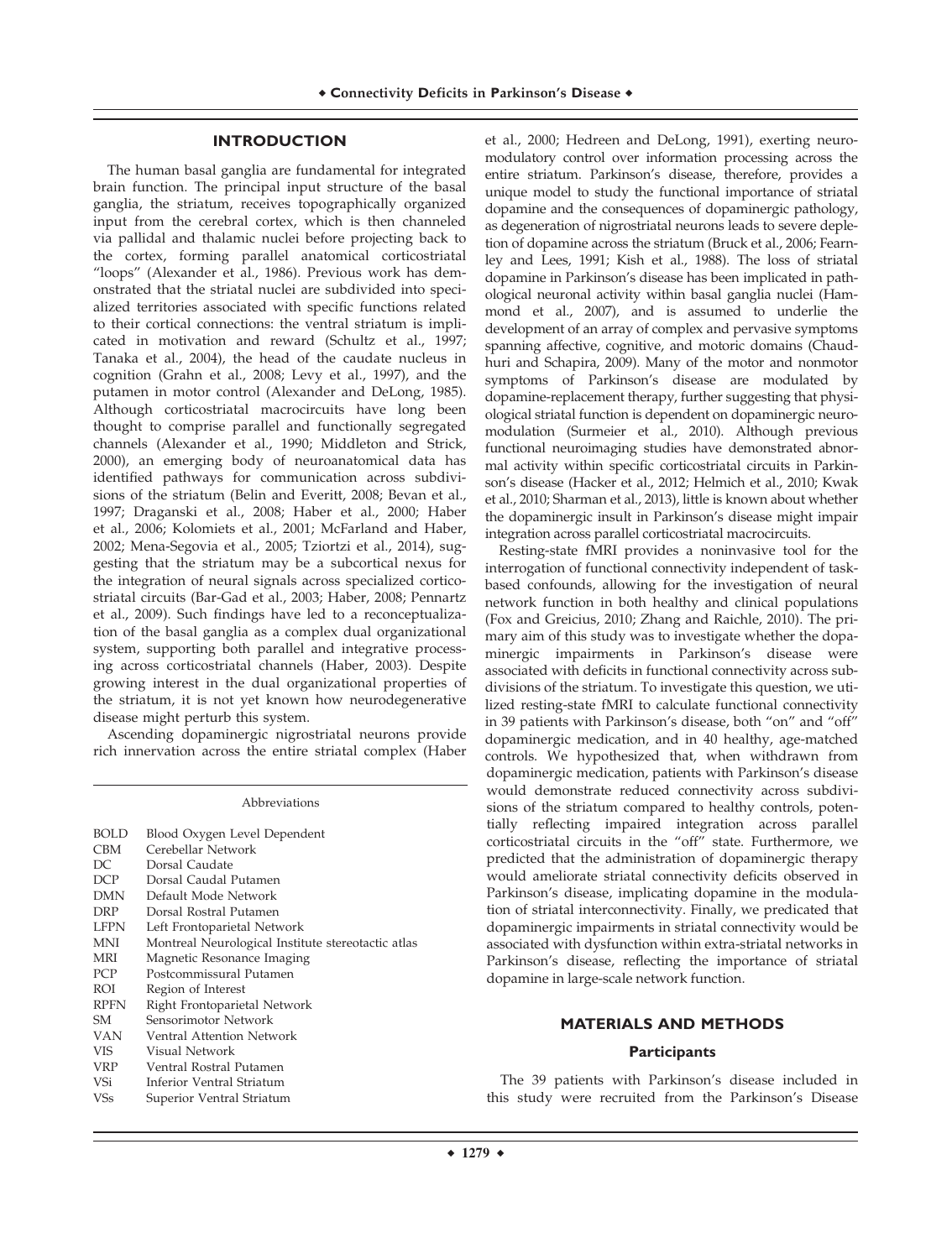Research Clinic at the Brain and Mind Research Institute. All patients satisfied the United Kingdom Parkinson's Disease Society Brain Bank criteria and were not demented (Martinez-Martin et al., 2011). All 39 patients were scanned twice (with an average time of 2.4 weeks between sessions): once in their clinically defined "off" state, having been withdrawn from dopaminergic medication overnight (Parkinson's disease "off"), and once in their clinically defined "on" state having received their usual dopaminergic medication (Parkinson's disease "on"). Patients with Parkinson's disease were randomly assigned to complete the assessment either in the "on" or "off" state first. The 40 healthy control subjects were also recruited from the Brain and Mind Research Institute at the University of Sydney. Healthy control participants were screened for a history of neurological or psychiatric disorders as well as the concurrent use of any psychoactive medications. Parkinson's disease patients and healthy controls were matched for age, sex, and scores on the mini-mental state examination (MMSE). In addition, patients with Parkinson's disease were assessed on the Hoehn and Yahr Scale and the motor section of the unified Parkinson's disease rating scale (UPDRS-III) in their clinically defined "off" state. Table I shows the demographic and clinical details of the participants in the study. Dopaminergic dose equivalence scores were also calculated for each patient. Specifically, 18 patients were on a combination of L-dopa plus a dopaminergic agonist and adjuvant therapy; 13 patients were on L-dopa monotherapy; and 8 patients were on Ldopa plus adjuvant therapy (either a dopamine agonist, entacapone or a monoamine oxidase inhibitor). No patients in the cohort were taking antipsychotic medication or cholinesterase inhibitors. Permission for the study was obtained from the University of Sydney's Human Research Ethics Committee and all patients gave written informed consent.

#### **Image Acquisition**

Images were acquired on a General Electric 3 Tesla MRI (General Electric, Milwaukee). T2\*-weighted echo planar functional images were acquired in interleaved order with repetition time  $(TR) = 3$  s, echo time  $(TE) = 32$  ms, flip angle 90°, 32 axial slices covering the whole brain, field of view = 220 mm, interslice gap =  $0.4$  mm, and raw voxel  $size = 3.9$  mm by 3.9 mm by 4 mm thick. Each restingstate scan lasted 7 min (140 TRs). During the resting-state scan, patients were instructed to lie awake with their eyes closed and to let their minds wander freely.

#### **Image Pre-Processing**

Preprocessing and analyses were conducted using Statistical parametric mapping software version 21 (SPM8, Wellcome Trust Centre for Neuroimaging, London, UK, [http://](http://www.fil.ion.ucl.ac.uk/spm/software/) [www.fil.ion.ucl.ac.uk/spm/software/](http://www.fil.ion.ucl.ac.uk/spm/software/)). Images were preprocessed according to a standard pipeline, as described previ-

**TABLE I. Demographics and clinical variables**

|                          | Parkinson's disease | Healthy controls |
|--------------------------|---------------------|------------------|
| N                        | 39                  | 40               |
| Male/Female              | 33/6                | 32/8             |
| Age                      | 65.8(7.6)           | 62.1(6.5)        |
| <b>MMSE</b>              | 28.2(1.1)           | 29.1(1.2)        |
| Disease duration (years) | 7.4(5.0)            |                  |
| <b>DDE</b>               | 906.9 (591.0)       |                  |
| <b>UPDRS-III Off</b>     | 34.4 (15.1)         |                  |
| H&Y                      | 2.3(1.3)            |                  |

Mean and standard deviation (SD) reported for patient demographics and clinical variables. MMSE reported for patients with Parkinson's disease in the 'off' state. Abbreviations: DDE, Dopamine Dose Equivalent; H&Y, Hoehn & Yahr Scale; MMSE, Mini-Mental State Examination; UPDRS-III, Unified Parkinson's Disease Rating Scale motor section III.

ously (Shine et al., 2013a). Scans were first slice-time corrected to the median slice in each TR, then realigned to create a mean realigned image, with measures of  $6^{\circ}$  of rigid head movements calculated for later use in the correction of minor head movements. For quality assurance, each trial was analyzed using ArtRepair (Mazaika et al., 2009) and trials with a large amount of global drift or scan-to-scan head movements >1 mm were corrected using interpolation. None of the subjects included in this study demonstrated scan-to-scan head movements >3 mm (<1 voxels' breadth). Images were normalized to the Echo Planar Image template, resampled to 3 mm isotropic voxels and then subsequently smoothed using a 4 mm full-width half-maximum isotropic Gaussian kernel.

#### **Definition of Striatal Regions of Interest**

A total of 14 regions-of-interest (ROIs; radius 2.5 mm), seven per hemisphere, were defined within the striatum (see Supporting Information Table S1 for MNI co-ordinates). Twelve of these striatal ROIs were defined in accordance with those described by Di Martino et al. (2008). These striatal ROIs have previously been shown to correspond to dissociable functional systems (Di Martino et al., 2008; Kelly et al., 2009) and enable broad coverage of the striatum, sampling the bilateral: inferior ventral striatum (VSi), superior ventral striatum (VSs), dorsal caudate (DC), dorsal caudal putamen (DCP), dorsal rostral putamen (DRP), and ventral rostral putamen (VRP). As previous work has shown that dopaminergic depletion is most severe in postcommissural putamen (PCP) (Bruck et al., 2006; Kish et al., 1988), we also defined an additional two ROIs (radius 2.5 mm), one per hemisphere, within the PCP. Importantly, to minimize the potential for "bleeding" of signals across individual ROIs, we ensured that all striatal ROIs were separated by a Euclidean distance of at least 9 mm.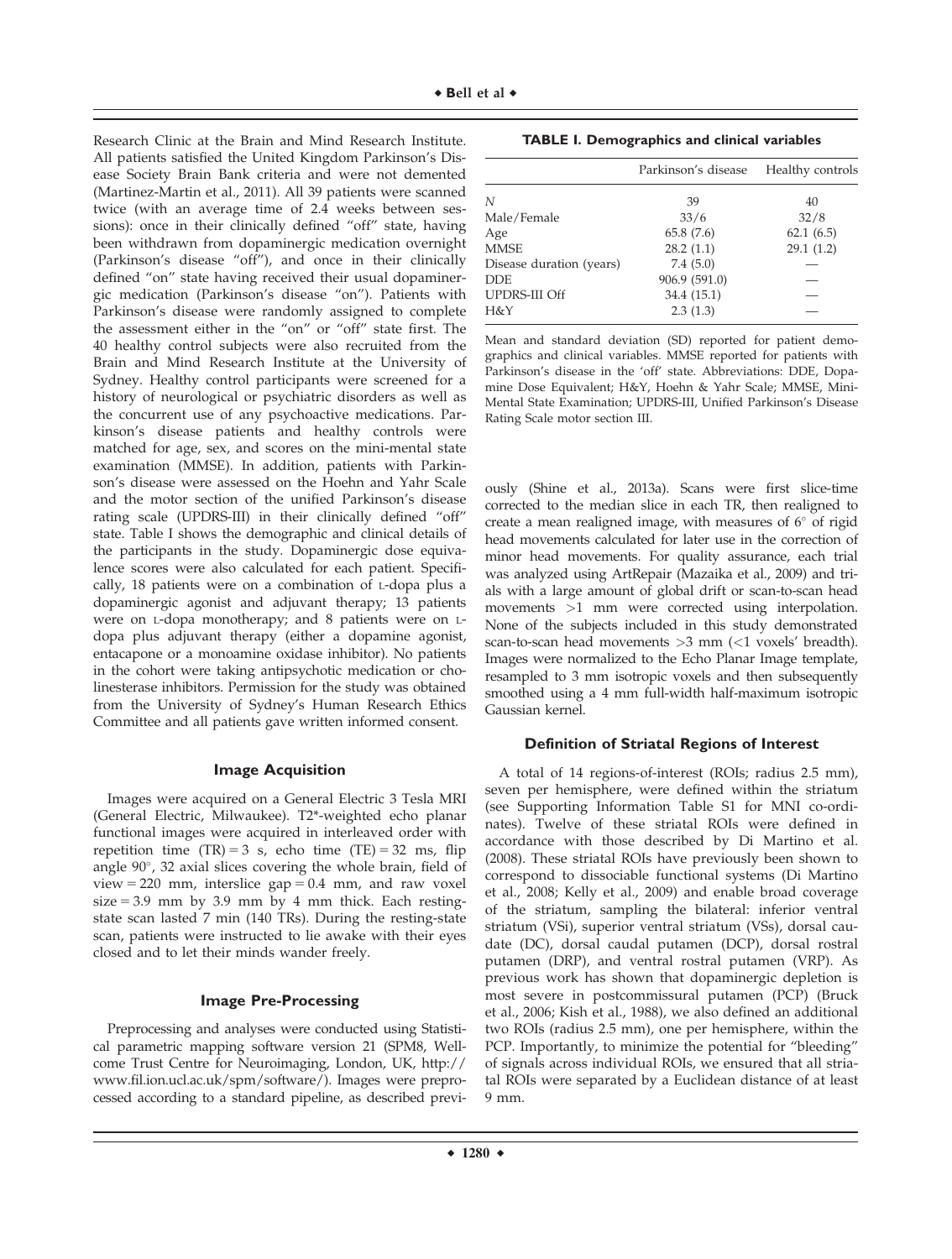# **Definition of Thalamic ROIs**

Given that the thalamus comprises the major output nuclei of the striatum, and is an important relay station for traversing corticostriatal macrocircuits, we also explored how connectivity across subdivisions of the thalamus might be affected in Parkinson's disease. To calculate connectivity across subdivisions of the thalamus, we defined twelve thalamic ROIs (radius 2.5 mm), six per hemisphere, evenly dispersed across the thalamus (see Supporting Information Table S1 for MNI coordinates). These 12 thalamic ROIs enabled broad coverage of the thalamus, sampling the bilateral: superior, anterior, anteriomedial, lateral, posteriomedial, and posterior thalamus. Importantly, these regions were not defined according to putative functional boundaries, but rather to sample the broad connectivity within the thalamus as a whole. To minimize the potential for "bleeding" of signals across individual ROIs, we ensured that all thalamic ROIs were separated by a Euclidean distance of at least 9 mm.

# **Definition of ROIs Within Large-Scale Networks**

In this study, we investigated the strength of connectivity within large-scale resting-state networks (i.e., internal network connectivity). This was achieved using a two-step approach. First, we conducted a spatial independent component analysis to define the topography of the major largescale resting-state networks and identify key nodes within these networks. Second, we then conducted a seed-based functional connectivity analysis using these nodes to calculate the strength of internal connectivity within each of the large-scale resting-state networks. The specific details of these analyses are outlined in further detail below.

To define large-scale neuronal networks, preprocessed images were subjected to a group-level spatial independent component analysis using the GIFT toolbox (Calhoun et al. 2001) in SPM8. Spatial independent component analysis is a data-driven approach that searches for maximally independent clusters of voxels within the brain that covary together in reliable temporal relationships. Using the GIFT toolbox, this process involves data reduction using principal component analysis, followed by a spatial independent component analysis and finally, a back projection step to recreate individual subject maps for each component (Calhoun et al., 2001). In this study, each of the three groups (Healthy Controls, Parkinson's disease "on", Parkinson's disease "off") were subjected to group-level independent component analysis separately, using the InfoMax algorithm to extract 20 maximally independent components for each group.

For each of the three groups, the initial sample of 20 network components was inspected visually, and those that contained noise within the white matter, edges of the brain and/or the cerebrospinal fluid were discarded (eight components for each group). As we were principally interested in exploring the consequences of Parkinson's disease on commonly reported large-scale networks, we included a total of seven large-scale networks of interest that are commonly reported in the literature (Laird et al., 2011).

Recent evidence from the functional neuroimaging literature suggests that Parkinson's disease is characterized by complex and poorly understood changes in functional connectivity that occur both within, but also beyond, the classical sensorimotor-striatal circuitry (Baggio et al., 2014; Dubbelink et al., 2014; Göttlich et al., 2013). In addition, recent work has revealed that the striatum is intimately linked to multiple large-scale resting-state networks, including sensorimotor, limbic, and heteromodal networks (such as the dorsal attention, ventral attention, default mode, and frontoparietal networks) (Choi et al., 2012). Based on these observations, it is conceivable that the striatal pathology of Parkinson's disease may contribute to connectivity impairments in multiple large-scale cerebral networks (Shine et al., 2013b; Shine et al., 2013c). Therefore, although the primary focus of this study was to investigate striatal connectivity impairments, we also explore how the dopaminergic pathology of Parkinson's disease might perturb the connectional properties of extra-striatal resting-state networks.

To objectively define the components representing largescale functional networks, we spatially sorted the seven components of interest using a series of seeds known to comprise important regions within each network. Specifically, we used a posterior cingulate cortex seed (8mm sphere centered on  $0 -52$  35) to extract the default mode network (DMN); bilateral dorsolateral prefrontal cortex masks (8 mm spheres centered around  $-45$  11 34 and 45 11 34) to extract a frontoparietal network (FPN) for the left (LFPN) and right hemisphere (RFPN); a right anterior insula mask (8 mm sphere centered around 32 20  $-2$ ) to extract the ventral attention network (VAN); a right occipital cortex seed (8 mm sphere centered on  $11 - 92 - 2$ ) to extract the visual network (VIS); a midline precentral gyrus mask (8 mm sphere centered around  $0 -3167$ ) to extract the sensorimotor network (SM); and a cerebellar seed (8 mm sphere centered around  $31 - 64 - 42$ ) to extract the cerebellar network (CBM). As the basal ganglia and thalamus were sampled using predefined ROIs (as described above), the spatial components associated with the basal ganglia and thalamus were discarded.

Each of the large-scale network components included in the study was then subjected to a random effects analysis across each group, after which a stringent statistical threshold of  $p < 0.001$  (false discovery rate [FDR]:  $p < 0.05$ , cluster size >50) was applied to strictly define the spatial topography of each network component. ROIs were subsequently defined, five per network, such that they recapitulated key regions within each network component as previously reported in the literature (Laird et al., 2011). Importantly, all the defined ROIs for each of the individual networks of interest fell within network topography that was common across all three groups (threshold:  $p < 0.001$ , FDR:  $p < 0.05$ ). Spherical ROIs of radius 4 mm were centered on each of these coordinates (see Supporting Information Table S2 for MNI coordinates).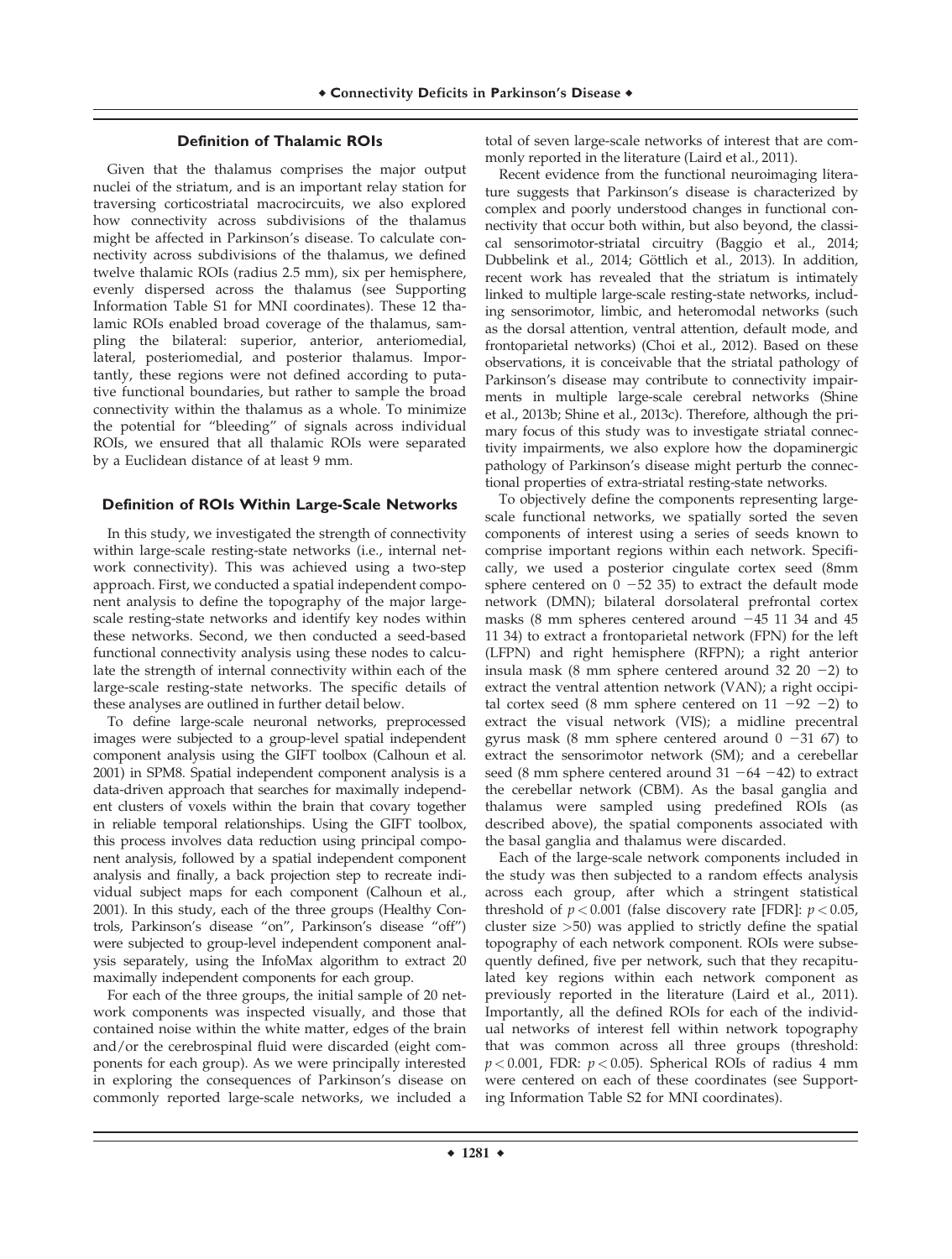#### **Calculation of Functional Connectivity**

Smoothed images were imported into the Functional Connectivity toolbox ([www.nitrc.org/projects/conn\)](http://www.nitrc.org/projects/conn) in SPM8. A temporal low band pass filter was applied retaining frequencies between 0.009–0.08 Hz. Spurious variance was reduced by regression of nuisance waveforms derived from six variable head motion parameters (and their first temporal derivative), mean whole-brain signal, and the signal extracted from 4 mm radius masks placed in the white matter  $(27 - 21 28)$  and cerebrospinal fluid (CSF)  $(-21 - 36 20)$ . The BOLD time-course was extracted from each of the nuisance-corrected source ROIs and then Pearson's correlation coefficients were calculated for each pairwise connection across ROIs spanning the striatum, thalamus and other large-scale networks. These values were then normalized using a Fisher's r-to-Z transformation.

#### **Connectivity Across Subdivisions of the Striatum**

To investigate connectivity across the subdivisions of the striatum, we calculated the strength of connectivity across each possible connection between the 14 (seven per hemisphere) striatal ROIs, and compared the strength of these individual striatal ROI-to-ROI connections between healthy controls, Parkinson's disease "on" and Parkinson's disease "off" using a series of t-tests (independent samples for comparison of healthy controls and Parkinson's disease and a paired-samples t-test for comparison across medication states). A false detection rate of  $p < 0.05$  was administered to correct for multiple comparisons after testing between the three groups for this specific analysis (Benjamini and Hochberg, 2000).

To calculate global patterns of connectivity across striatal subdivisions, we also obtained the mean connectivity across the entire striatum by calculating the mean Fisher's r-to-Z score for all connections between the 14 striatal ROIs. In addition, we also calculated the mean connectivity across subdivisions of the anterior striatum, by calculating the mean Fisher's r-to-Z score for connections between the bilateral VSi, VSs, and DC; and of the posterior striatum, by calculating the mean Fisher's r-to-Z score for connections between the bilateral DCP, DRP, VRP, and PCP. These global measures of striatal interconnectivity were subsequently compared between the three groups.

# **Connectivity Within Large-Scale and Thalamic Networks**

In addition, we calculated the strength of internal network connectivity for each large-scale cortical network and for the thalamic network. This measure was calculated by taking the mean Fisher's r-to-Z score for all connections between ROIs belonging to a given network. We subsequently used this score to compare the strength of withinnetwork connectivity between the three groups.

# **Relationship Between Striatal Interconnectivity and Large-Scale Network Connectivity**

To explore whether the strength of striatal interconnectivity was related to the strength of internal connectivity within large-scale neuronal networks, we correlated the mean striatal interconnectivity measure (calculated as the mean Fisher's r-to-Z score for connections across all subdivisions of the striatum) for each individual subject, against their internal network connectivity for each of the largescale networks. Correlations between striatal interconnectivity and large-scale network connectivity were estimated using Pearson's product-moment correlations and were compared statistically using the Dunn and Clark statistic (Dunn and Clark, 1974). In addition, we performed an analysis to determine whether the internal connectivity of any given extra-striatal large-scale network might relate to the internal connectivity within other networks. To achieve this, the strength of internal connectivity within each extra-striatal large-scale network was correlated with the strength of internal connectivity within each remaining extra-striatal network, separately. A false detection rate of  $p < 0.05$  was administered to correct for multiple comparisons after comparing the three groups (Benjamini and Hochberg, 2000).

# **Group-Level Results are Robust to the Effects of Head Movement**

To ensure that group-level results were not influenced by spurious correlations as a result of head movement in the scanner, we conducted two further analyses. First, we calculated the mean framewise displacement, defined as the sum of the absolute values of the temporal derivative of the six head motion parameters for each individual subject (Power et al., 2012), and then compared this value across each of the three groups statistically using t-tests. Second, to ensure that all significant group-level results in this study were robust to the effects of head motion, we performed additional partial correlation analyses for each of the significant correlations observed in this study, using the mean framewise displacement as a covariate (see "Results: Group-level results are robust to the effects of head movement").

#### **Statistical Analysis**

An independent samples t-test was used for the comparison of healthy controls and Parkinson's disease and a paired-samples t-test was used for the comparison across medication states in the Parkinson's disease cohort. For each test utilized, multiple comparisons were corrected for using a Bonferroni correction at the group level. In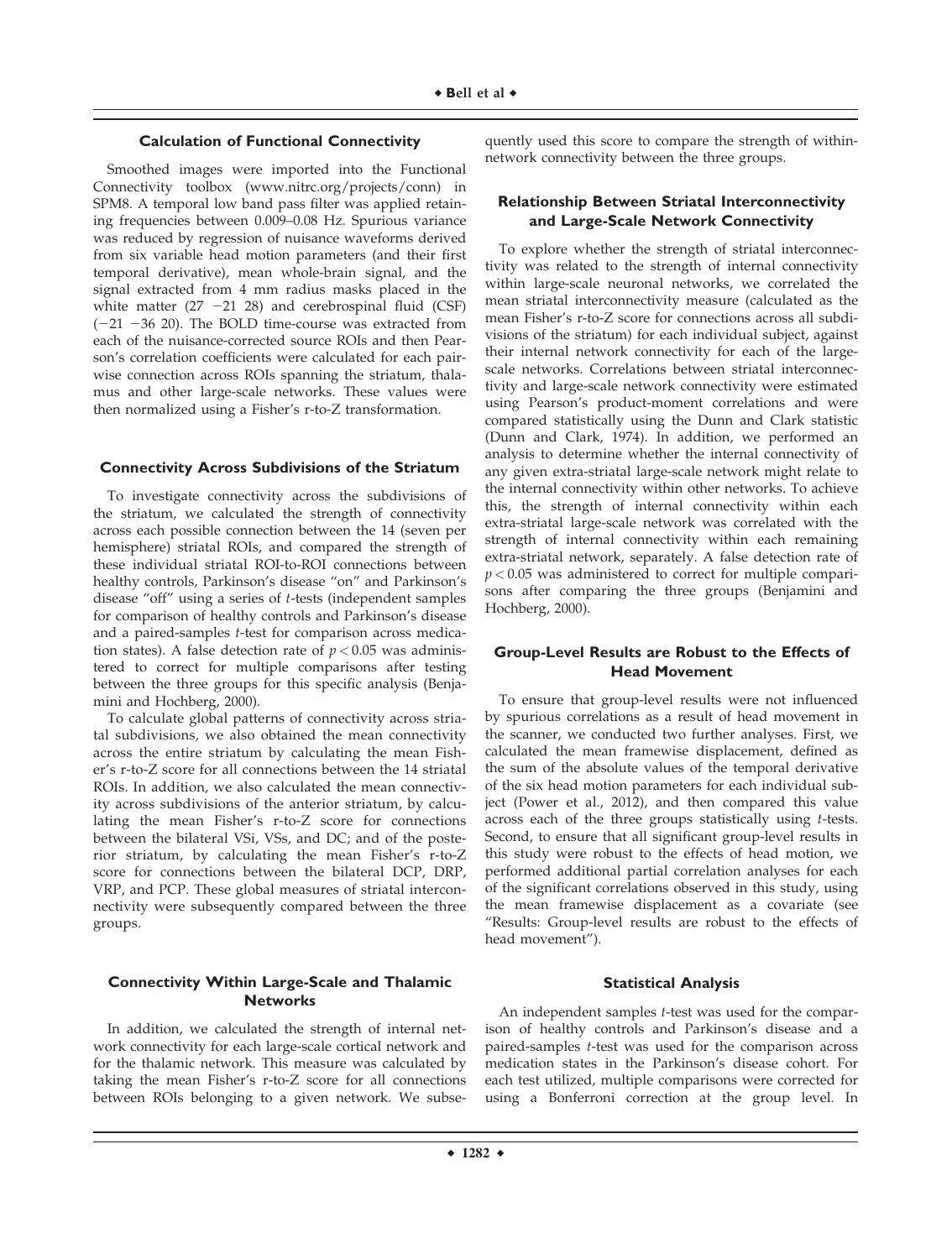

**Figure 1.**

(**a**) Schematic diagram illustrating ROIs spanning functional subdivisions of the striatum. ROIs sampling the caudate and ventral striatum were considered to comprise the anterior striatum, whereas ROIs sampling the putamen were considered to comprise the posterior striatum. (**b**) Mean functional connectivity across the global striatum calculated as the mean Fisher's r-to-Z score for all connections between each striatal ROI. (**c**) Mean functional connectivity across the subdivisions of the thalamus calculated as the mean Fisher's r-to-Z score for all connections

addition, we also assessed for a potential relationship between our primary imaging findings and clinical motor impairment in Parkinson's disease by correlating both mean striatal interconnectivity (anterior, posterior, and total striatum, respectively) and mean thalamic interconnectivity against the severity of motor impairment (as assessed using the UPDRS-III) for each individual subject in the "off" state.

#### **RESULTS**

# **Connectivity Across Subdivisions of the Striatum**

Our data demonstrate widespread deficits in functional connectivity between subdivisions of the striatum in patients with Parkinson's disease compared to healthy controls (see Fig. 2 for between-group differences between between each thalamic ROI. Statistical significance-<sup>\*\*\*</sup> *p* < 0.001; \*\* *p* < 0.005; # *p* < 0.01 (corrected for multiple comparisons using Bonferroni correction). Abbreviations—DC, Dorsal caudate; DCP, Dorsal caudal putamen; DRP, Dorsal rostral putamen; HC, Healthy Controls; PCP, Postcommissural putamen; PD, Parkinson's disease; VRP, Ventral rostral putamen; VSi, Ventral striatum inferior; VSs, Ventral striatum superior. [Color figure can be viewed in the online issue, which is available at wileyonlinelibrary.com.]

individual striatal region-to-region connections). Specifically, we found that connectivity is most severely impaired in patients with Parkinson's disease in the "off" state, demonstrating impaired connectivity across the anterior striatum ( $t = 3.06$ ,  $p = 0.003$ ), posterior striatum ( $t = 4.10$ ,  $p < 0.001$ ), and the striatum as a whole ( $t = 3.86$ ,  $p < 0.001$ ; Fig. 1b), compared to healthy controls. In the "on" state, patients with Parkinson's disease revealed increased connectivity across the posterior striatum ( $t = 2.99$ ,  $p < 0.003$ ) and total striatum ( $t = 2.89$ ,  $p < 0.005$ ), compared to the "off" state, however, differences were not significant for the anterior striatum ( $t = 1.49$ ,  $p = 0.138$ ). When compared to healthy controls, patients in the "on" state demonstrated reduced connectivity for the posterior striatum  $(t = 2.78)$ ,  $p < 0.005$ ), but not for the anterior ( $t = 1.58$ ,  $p = 0.119$ ) or the striatum as a whole  $(t = 1.13, p = 0.263)$ . Betweengroup differences were also present when connectivity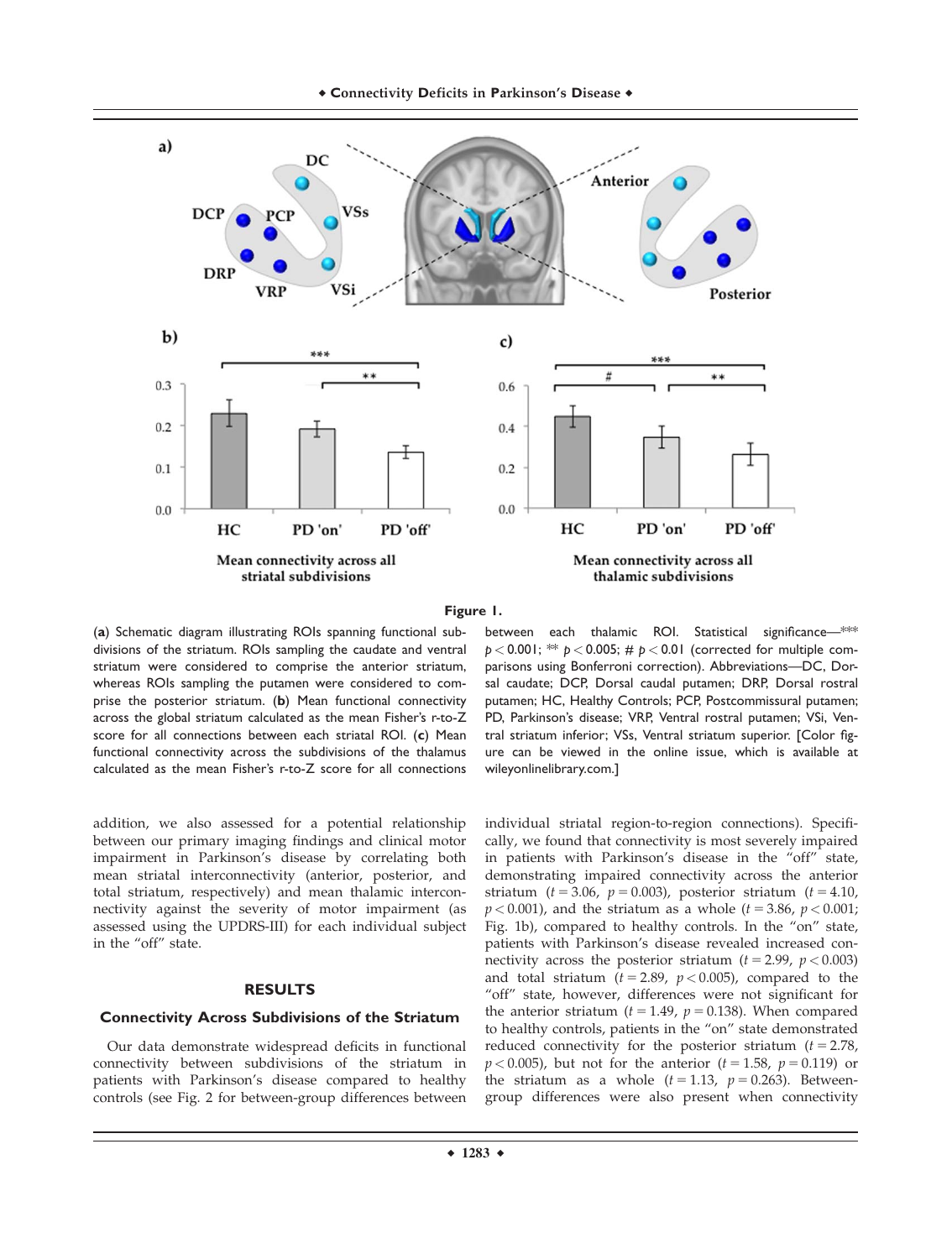across striatal subdivisions was calculated for the left and right hemispheres individually.

#### **Connectivity Within Large-Scale and Thalamic Networks**

We observed deficits in functional connectivity between subdivisions of the thalamus in Parkinson's disease compared to healthy controls. Specifically, we found that global connectivity across all subdivisions of the thalamus was reduced in Parkinson's disease in the "off" state, compared to both healthy controls ( $t = 4.56$ ,  $p < 0.001$ ) and the Parkinson's disease "on" state ( $t = 2.83$ ,  $p = 0.007$ ; Fig. 1c). In addition, we also observed impaired connectivity within the thalamus in the Parkinson's disease "on" state when compared to healthy controls ( $t = 2.31$ ,  $p = 0.023$ ), however, this finding did not survive strict correction for multiple comparisons.

Furthermore, we observed that patients with Parkinson's disease in the "off" state demonstrate reduced connectivity within the CBM compared to healthy controls  $(t = 2.69)$ ,  $p = 0.008$ ) and also to patients "on" medication ( $t = 2.93$ ,  $p = 0.006$ ), however, there were no significant differences between patients in the "on" state and healthy controls  $(t = 0.21, p = 0.826)$ . Compared to healthy controls, patients with Parkinson's disease in the "off" state revealed significantly reduced connectivity within the SM  $(t = 2.87)$ ,  $p = 0.007$ ), however, there were no differences between the Parkinson's disease "on" state, when compared to "off" state ( $t = 1.21$ ,  $p = 0.233$ ) and when compared to healthy controls ( $t = 1.95$ ,  $p = 0.055$ ). Patients in the "off" state also showed significantly reduced connectivity within the LFPN network compared to healthy controls  $(t = 2.87)$ ,  $p = 0.007$ ), however, there were no significant differences between patients in the "on" state compared to healthy controls  $(t = 1.68, p = 0.099)$  or the "off" state  $(t = 1.79,$  $p = 0.077$ ). No other networks displayed within-network connectivity differences between the three groups.

# **Decoupling of the Striatal Network in Parkinson's Disease**

In healthy controls, the strength of connectivity across the striatum was strongly correlated with the strength of internal coherence within large-scale networks of the brain (Fig. 3a). Specifically, we observed that striatal interconnectivity was strongly related to the strength of internal network connectivity for the SM  $(r = 0.470, p = 0.002)$ , CBM ( $r = 0.403$ ,  $p = 0.010$ ), DMN ( $r = 0.318$ ,  $p = 0.046$ ), and thalamic ( $r = 0.532$ ,  $p < 0.001$ ) networks. There was also a trend toward significant positive correlation between the strength of striatal interconnectivity and the strength of internal network connectivity for the remaining large-scale networks: LFPN  $(r = 0.295, p = 0.063)$ , RFPN  $(r = 0.205,$  $p = 0.102$ ), VAN ( $r = 0.220$ ,  $p = 0.086$ ), and VIS ( $r = 0.252$ ,  $p = 0.058$ ). These relationships were also present when

connectivity across striatal subdivisions was calculated specifically for the anterior and posterior striatum, and when connectivity was calculated for the left and right striatal hemispheres separately.

Importantly, the correlations between striatal interconnectivity with internal thalamic and internal SM connectivity observed in the healthy control group, were absent in Parkinson's disease in the "off" state (Fig. 3a). Specifically, we found that the correlation between the strength of connectivity across striatal subdivisions and the strength of internal connectivity within the thalamus was significantly reduced in patients with Parkinson's disease in the "off" state ( $r = 0.088$ ,  $p = 0.594$ ), compared to healthy controls  $(r = 0.532, p < 0.001; ZI^* = 2.17, p = 0.05)$  and also compared to the "on" state ( $r = 0.472$ ,  $p < 0.001$ ; ZI\* = 1.82,  $p = 0.034$ ). Similarly, the correlation between the strength of connectivity across striatal subdivisions and strength of connectivity within the SM was reduced in patients with Parkinson's disease in the "off" state  $(r = 0.023, p = 0.889)$ , compared to healthy controls  $(r = 0.470, p = 0.002;$  $ZI^* = 2.09$ ,  $p = 0.018$ ) and also compared to the "on" state  $(r = 0.470, p = 0.003; ZI^* = 2.09, p = 0.018)$ . Finally, the correlation between the strength of connectivity across striatal subdivisions with the strength of internal LFPN connectivity was significantly stronger in the Parkinson's disease "off" state  $(r = 0.429, p = 0.003)$  compared to the "on" state  $(r = 0.007, p = 0.483; ZI^* = 1.9, p = 0.045)$ . Importantly, all the significant results at the group level remained after partial correlation for clinical variables, such as age, general cognition (as measured by MMSE), and level of education.

# **Decoupling of Extra-Striatal Large-Scale Networks in Parkinson's Disease**

Although the primary focus of this article was to characterize the effects of striatal dysfunction on the functional architecture of the brain in Parkinson's disease, we were also secondarily interested in exploring whether this disease cohort expressed impaired connectivity relationships across extra-striatal networks. We found that, in the healthy control group, the strength of internal connectivity within many of the extra-striatal large-scale networks was correlated with internal connectivity within many other networks (Fig. 3a). This suggests that, in general, the strength of internal connectivity of one network correlates with the strength of internal connectivity of many other networks in the healthy brain at the group level. Remarkably, however, these inter-relationships between extrastriatal networks are diminished, and in many cases absent, in Parkinson's disease (Fig. 3a). These results suggest that, in Parkinson's disease, the breakdown of interrelationships in internal connectivity across large-scale networks is a phenomenon that is not exclusive to the striatum, but rather, may extend to relationships between extra-striatal networks.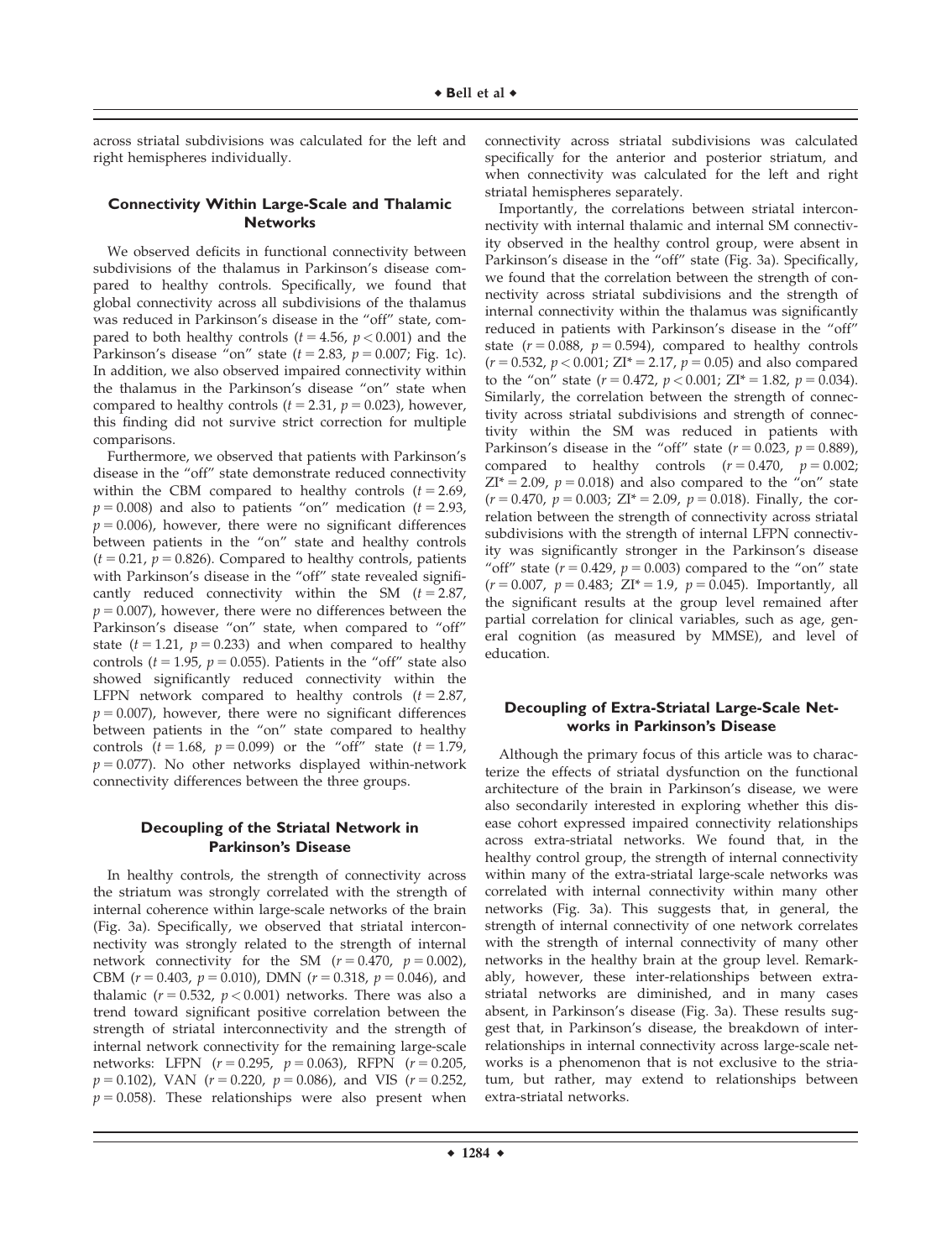# **Group-Level Results are Robust to the Effects of Head Movement**

When comparing the mean framewise displacement between the three groups we found no significant between-group differences (Controls vs. Parkinson's disease "off",  $p = 0.413$ ; Controls vs. Parkinson's disease "on",  $p = 0.687$ ; Parkinson's disease "off" vs. Parkinson's disease "on",  $p = 0.217$ ), suggesting that head motion did not differentially alter connectivity across groups. Additionally, to ensure that all group-level correlations observed in this study were robust to the effects of head motion, we performed partial correlation analyses for each of the significant results observed, using the mean framewise displacement as a covariate. Each of the significant results reported above remained significant, demonstrating that correlations observed at the group level are robust to the effects of head motion. There were two specific instances where significant results were not present after covarying for mean framewise displacement using partial correlation analyses. Specifically, in the Parkinson's disease "off" state, correlations between striatal interconnectivity with internal network connectivity within the LFPN and DMN did not reach significance after covarying for mean framewise displacement. Given that these specific results may be related to head movement, we have not reported their statistics in the results section of this study. However, all other reported results were robust to head movement displacement.

#### **Functional Connectivity and Clinical Variables**

We observed a negative correlation between clinical motor impairment (as assessed by UPDRS-III) and mean posterior striatal interconnectivity in the "off" state  $(r = -0.430, p < 0.01)$ , however, this result did not survive correction for multiple comparisons.

#### **DISCUSSION**

Given that dopaminergic denervation of the striatum represents the core pathophysiological insult in the evolution of Parkinson's disease (Dauer and Przedborski, 2003), we investigated whether functional connectivity across subdivisions of the striatum was compromised by the dopaminergic pathology of Parkinson's disease. The results of this investigation suggest an essential role of dopamine in integrated striatal function and demonstrate the pathological consequences of striatal denervation in Parkinson's disease.

In this study, we have demonstrated widespread impairments in functional connectivity across striatal subdivisions in patients with Parkinson's disease when withdrawn from dopaminergic medication (Fig. 1b), particularly between posterior regions of the striatum (Fig. 2a). In addition, we have shown that the administration of

dopaminergic medication significantly improves connectivity between posterior subdivisions of the striatum in Parkinson's disease, although not to a level observed in the healthy control group (Fig. 2b,c). These results are in keeping with the known spatiotemporal progression of nigrostriatal dopaminergic cell loss in Parkinson's disease, in which the most severe dopamine deficit occurs within the posterior striatum, while anterior striatal regions are relatively less affected (Bruck et al., 2006; Fearnley and Lees, 1991; Kish et al., 1988). Together, these results suggest that impairments in striatal connectivity may be related to the underlying severity of dopamine depletion across the topography of the striatum. In addition, we also found that, when "on" dopaminergic medication, patients with Parkinson's disease display increased connectivity between specific connections in the anterior striatum compared to healthy controls (Fig. 2b). This finding is consistent with an extensive literature suggesting that the administration of dopaminergic medication may impair specific cognitive functions reliant on anterior striatal nuclei by "overdosing" the relatively intact anterior striatum in Parkinson's disease (Cools, 2006). One interpretation of this finding is that dopaminergic "overdose" in the anterior striatum induces pathological hyper-connectivity between specific anterior striatal connections, impairing anterior striatal function in medicated Parkinson's disease. To our knowledge, these results provide the first comprehensive descriptions of functional connectivity across subdivisions of the striatum in the brain, and further, demonstrate that these patterns are sensitive to the dopaminergic state of the striatum.

Taken together, our results provide novel evidence to suggest impaired integration across striatal subdivisions in Parkinson's disease, and moreover, implicate dopaminergic pathology in the breakdown of mechanisms that enable communication across subdivisions of the striatum. These findings may reflect impaired communication across parallel corticostriatal circuits in the dopamine-deprived striatum in Parkinson's disease. A recent body of neuroanatomical data has revealed the existence of striato-nigro-striatal circuitry, comprised of spiraling neuronal connections between the striatum and the dopaminergic midbrain (substantia nigra/ ventral tegmental area) (Haber, 2003; Haber et al., 2000), which have been shown to enable transfer of information across functional subdivisions of the striatum (Belin and Everitt, 2008; Everitt and Robbins, 2005; Porrino et al., 2007; Volkow et al., 2006). Although fMRI is unable to disentangle the underlying cellular mechanisms by which dopaminergic pathology compromises connectivity across striatal subdivisions in Parkinson's disease, impaired dopaminergic neurotransmission throughout striato-nigro-striatal circuitry represents an important candidate mechanism.

Given that our findings support a dopaminergic basis for impairments in functional connectivity across subdivisions of the striatum in Parkinson's disease (Figs. 1 and 2), we subsequently explored the impact of striatal connectivity impairments in large-scale network function. In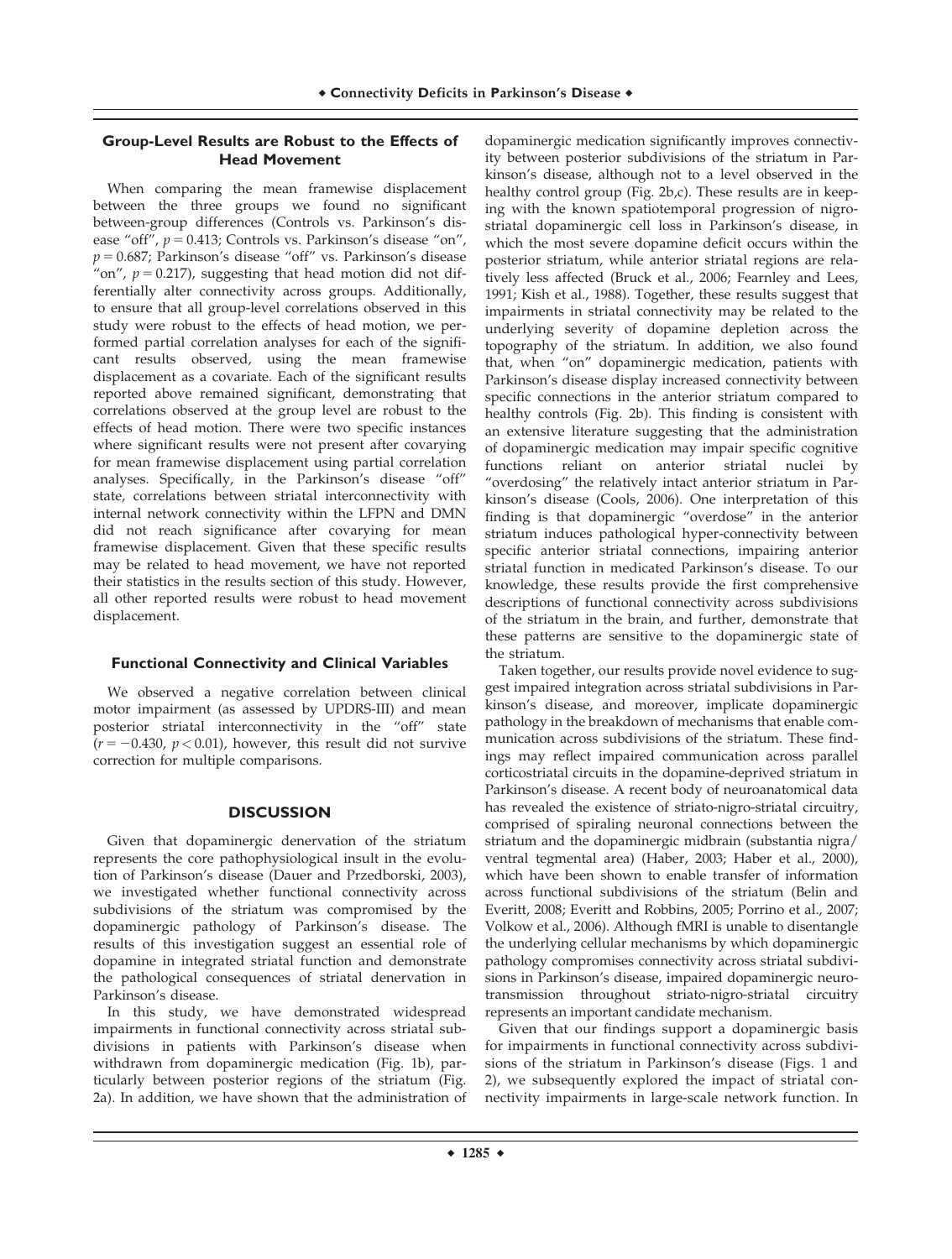



Matrices demonstrating significant between-group differences in functional connectivity for each striatum-to-striatum connection. (**a**) Significant differences in functional connectivity for individual striatum-to-striatum connections for healthy controls versus Parkinson's disease "off". (**b**) Significant differences in functional connectivity for individual striatum-to-striatum connections for healthy controls versus Parkinson's disease "on". (**c**) Significant differences in functional connectivity for individual striatum-tostriatum connections for Parkinson's disease "on" versus Parkinson's disease "off". Abbreviations—DC, Dorsal caudate; DCP, Dorsal caudal putamen; DRP, Dorsal rostral putamen; HC, Healthy Controls; L, Left hemisphere; PCP, Postcommissural putamen; PD, Parkinson's disease; R, Right hemisphere; VRP, Ventral rostral putamen; VSi, Ventral striatum inferior; VSs, Ven-

the healthy control group, we found a striking relationship between striatal interconnectivity and large-scale network connectivity. Specifically we found that, in the healthy control group, the strength of connectivity across the subdivisions of the striatum was strongly correlated with the strength of internal network connectivity for the sensorimotor, thalamic, cerebellar, and default mode networks. On the contrary, in patients with Parkinson's disease "off" dopaminergic medication, striatal interconnectivity did not correlate with functional connectivity within the sensorimotor or thalamic networks

tral striatum superior.  $\Delta$  r-to-Z, difference in mean r-to-Z score between the two groups (group labelled above the matrix vs. group labelled left to the matrix); Red—mean r-to-Z score significantly greater for the group labelled above the matrix than the group labelled to the left of the matrix  $(p < 0.001)$ . Orange—mean r-to-Z score significantly greater for the group labelled above the matrix than the group labelled to the left of the matrix  $(p < 0.05)$ . Blue—mean r-to-Z score significantly reduced for the group labelled above the matrix than the group labelled to the left of the matrix ( $p < 0.05$ ). Correction for multiple comparisons using an FDR of  $p = 0.05$ . [Color figure can be viewed in the online issue, which is available at wileyonlinelibrary.com.]

(Fig. 3a). Interestingly, the administration of dopaminergic medication restored the relationship between striatal interconnectivity and connectivity within thalamic and sensorimotor networks (SMs) in Parkinson's disease (Fig. 3). Together our results suggest that, when in the "off" state, striatal dysfunction (Figs. 1 and 2) is associated with pathological decoupling of the striatum from the thalamic and sensorimotor networks in Parkinson's disease (Fig. 3), whereby communication across subdivisions of the striatum becomes unrelated to activity within thalamic and sensorimotor systems.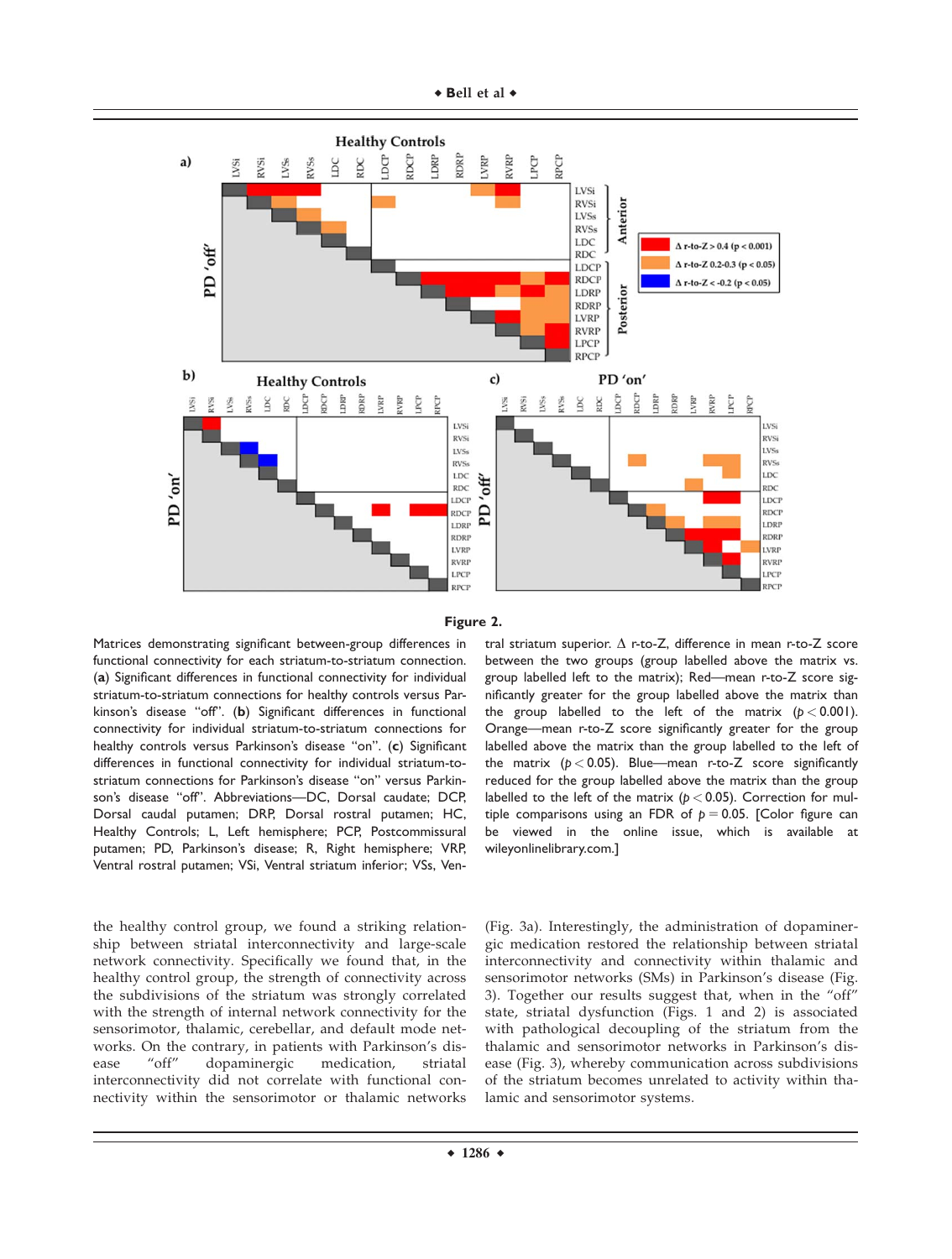



(**a**) Top right half of the asymmetrical matrix reveals how internal connectivity within each large-scale network correlates with internal connectivity with the other large-scale networks in the healthy control group. Bottom left half of the matrix reveals how internal connectivity within each network correlates with internal connectivity with the other networks in the Parkinson's disease group in the "off" state. (**b**) Top right half of the matrix reveals how internal connectivity within each network correlates with internal connectivity with the other networks in the healthy control group. Bottom left half of the matrix reveals how internal connectivity within each large-scale network correlates with internal connectivity with the other large-scale networks in the Parkinson's disease group in the "on" state. (**c**) Top right half of the matrix reveals how internal connectivity within each network correlates

Previous resting-state studies in Parkinson's disease have revealed aberrant connectivity within the SM (Esposito et al., 2013; Wu et al., 2011), suggesting that these defiwith internal connectivity with the other networks in the Parkinson's disease group in the "on" state. Bottom left half of the matrix reveals how internal connectivity within each large-scale network correlates with internal connectivity with the other large-scale networks in the Parkinson's disease group in the "off" state. \* Denotes correlations that were significantly different between the two comparison groups (statistical significance *p* < 0.05, corrected for multiple comparisons using an FDR of  $p = 0.05$ ). Abbreviations—CBM, Cerebellar Network; DMN, Default Mode Network; LFPN, Left Frontoparietal Network; RFPN, Right Frontoparietal Network; SM, Sensorimotor Network; Str, Striatum; Thal, Thalamus; VAN, Ventral Attention Network; VIS, Visual Network. [Color figure can be viewed in the online issue, which is available at wileyonlinelibrary.com.]

cits may contribute to motor symptoms of the disease. In this study we have shown that, in the face of striatal dysfunction, there is impaired connectivity within the SM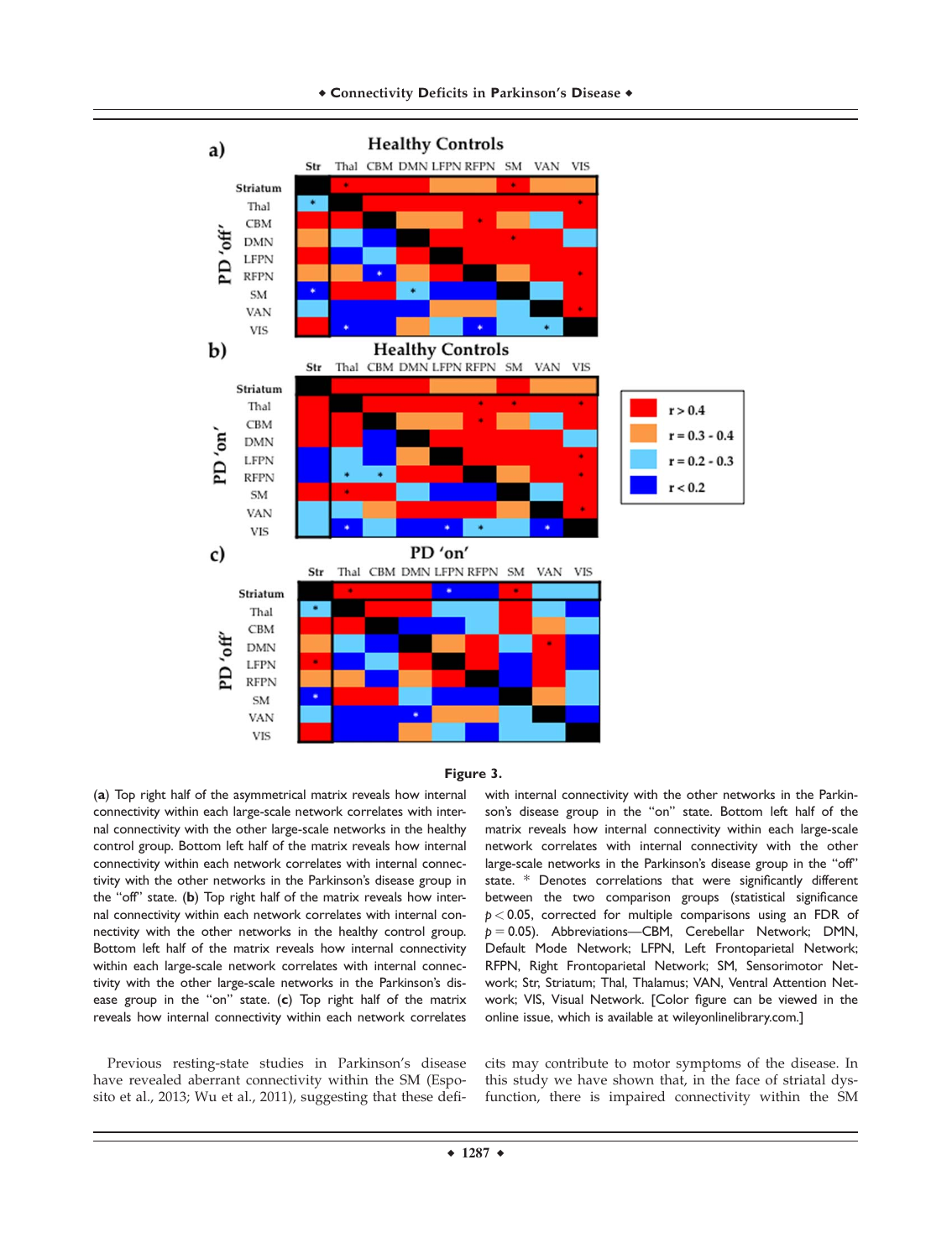accompanied by pathological dissociation of striatum from the sensorimotor system in the Parkinson's disease "off" state. Importantly, administration of dopamine ameliorates these connectivity impairments, suggesting a central role of striatal dopamine in coordinated striatal-sensorimotor dynamics. These results complement data from work using positron emission tomography, which have revealed that the severity of dopamine depletion within the posterior striatum is related to clinical motor impairments in Parkinson's disease (Benamer et al., 2000; Seibyl et al., 1995). These findings suggest that depletion of striatal dopamine perturbs cross-talk across parallel corticostriatal macrocircuits, which may underlie aberrant striatalsensorimotor dynamics in Parkinson's disease. This conclusion is supported by previous work that has proposed that integration across limbic, associative and motoric corticostriatal macrocircuits underpins the execution of coordinated behaviors (Haber, 2003; Haber and Calzavara, 2009; Haber et al., 2000; Haber et al., 2006).

The human striatum and thalamus are extensively interconnected via dense anatomical projections. In addition to their contribution to cortiostriatal circuits (Alexander et al., 1990), thalamic nuclei also provide extensive afferent input to the striatum via thalamostriatal projection fibers (Galvan and Smith, 2011), suggesting an intimate relationship between these interconnected subcortical structures. In this study, we have shown that the dopaminergic insult of Parkinson's disease is associated with impaired connectivity at the level of both the striatum (Figs. 1b and 2) and the thalamus (Fig. 1c), accompanied by a pathological dissociation of these two systems (Fig. 3a). Once again, connectional deficits within the thalamus were improved with the administration of dopamine in the Parkinson's disease cohort (Fig. 1c and 3). Previous work has shown that abnormal striatal output from the dopamine-deprived striatum in Parkinson's disease results in tonic inhibition of the thalamus via the pallidal nuclei (Weinberger and Dostrovsky, 2011). One potential mechanistic explanation for our findings is that increased inhibition of the thalamus in the "off" state results in disordered connectivity across subdivisions of the thalamus and, moreover, hinders effective communication between striatal and thalamic systems in the Parkinson's disease "off" state. Although future studies are needed to elucidate mechanisms underlying the abnormal connectivity across striatal and thalamic systems in unmedicated Parkinson's disease, it is clear that dopaminergic deficits impair processing at multiple levels of the corticostriatal loop, with impairments being observable at the level of the striatum and thalamus.

Interestingly, pathological decoupling of the striatum from thalamic and sensorimotor networks observed in the "off" state, was accompanied by a corresponding increase in coupling between striatal and left frontoparietal systems, when compared to the Parkinson's disease "on" state (Fig. 3c). The observation that striatal interconnectivity was more strongly aligned with that of the left FPN in

the "off" state might reflect compensatory recruitment of cognitive control resources, classically linked to the head of the caudate nucleus (Choi et al., 2012; Di Martino et al., 2008; Grahn et al., 2008; Levy et al., 1997), to overcome the severe dopaminergic deficit in the posterior striatum (Bruck et al., 2006; Kish et al., 1988). Of note, previous work has provided preliminary evidence to suggest that there may be compensatory rewiring of striatal-cortical connections in Parkinson's disease (Helmich et al., 2010), however, this remains a poorly understood phenomenon and presents an important avenue for future research.

In keeping with recent accounts of pathological changes within the architecture of the cerebellum in Parkinson's disease (see Wu and Hallett, 2013 for review), we found that connectivity within the cerebellum was reduced in "off" state compared to healthy controls. Interestingly, administration of dopaminergic therapy restored connectivity within the cerebellum to a level equal to that of controls. These results are in line with results from a recent preliminary report of resting-state fMRI in Parkinson's disease using graph theoretic analysis, revealing normalization of cerebellar activity following administration of dopaminergic therapy (Jech et al., 2013). Given the increasingly recognized capacity of the cerebellum in the execution of complex actions across multiple behavioral domains (Ramnani, 2006), the role of dopaminergic therapy in normalizing the functional architecture within the cerebellum may represent an important mechanism by which dopaminergic medication contributes to the clinical improvement observed in motor and nonmotor symptoms.

Inspired by our novel finding that interconnectivity across striatal subdivisions was correlated with the strength of internal network connectivity within a number of large-scale networks in the healthy brain, we also explored whether such inter-relationships were present across extra-striatal networks. We found that in the healthy control group, large-scale networks were related to one another by the strength of their internal connectivity (Fig. 3a), which is perhaps to be expected in the healthy brain. In contrast, we found that, in a similar manner to the striatal network, the inter-relationships between many extra-striatal networks breakdown in Parkinson's disease, suggesting that pathological decoupling of large-scale networks may be a more global phenomenon than originally predicted. Interestingly, however, decoupling of the striatal network appears to be the most sensitive to the dopaminergic impairment of Parkinson's disease (Fig. 3c). Although these results warrant further exploration in future studies, the primary goal of this study was to characterize striatal impairments in Parkinson's disease, and thus, we have primarily focused on interpreting the striatal connectivity results. However, it should emphasized that striatal dysfunction is only part of the overall connectivity impairment in Parkinson's disease (Fig. 3), and that the extra-striatal neuropathology of Parkinson's disease (Bohnen et al., 2014; Braak et al., 2004; Halliday et al.,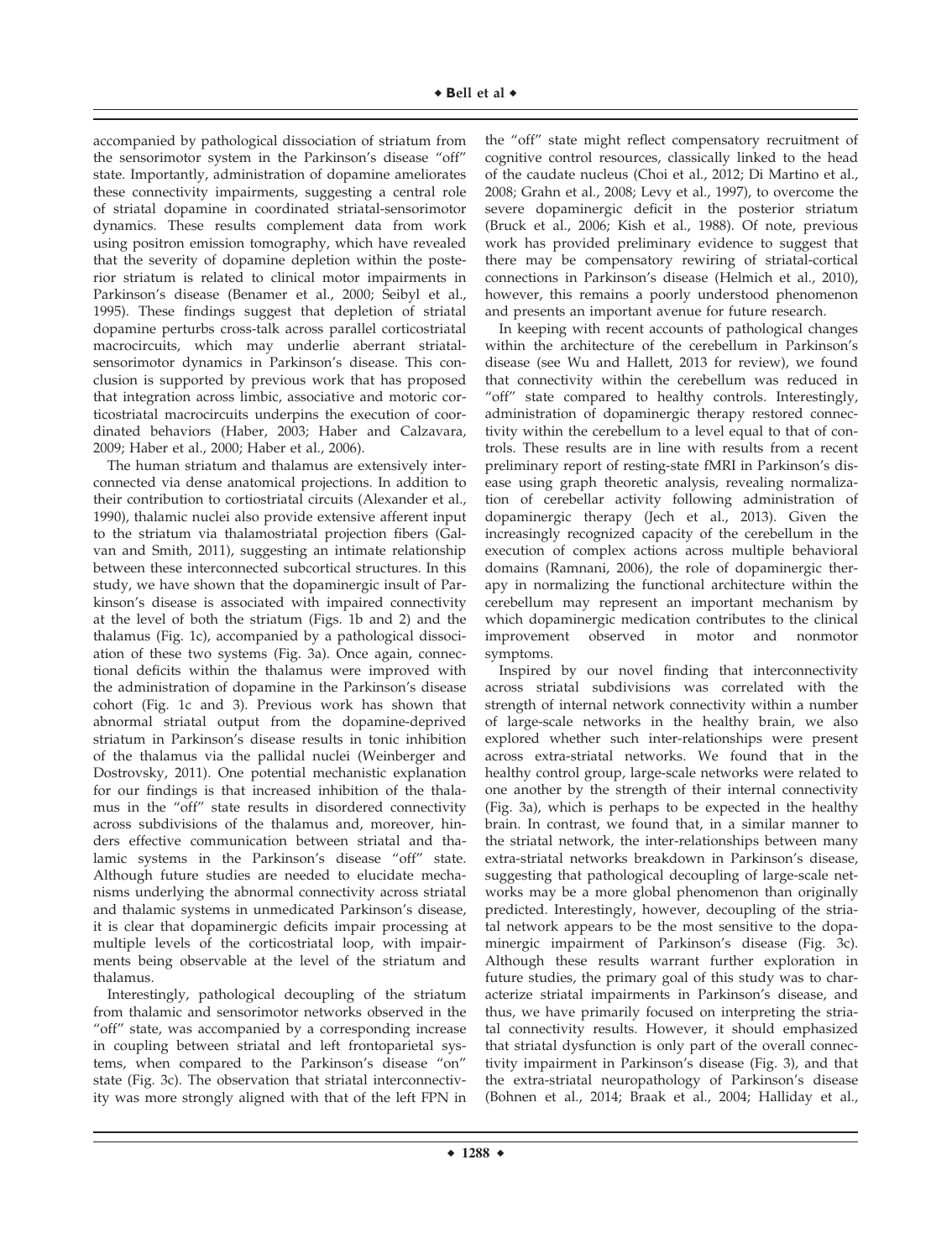2008) likely contributes to the whole-brain connectivity impairments observed in this, and other work (Dubbelink et al., 2014; Göttlich et al., 2013).

#### **Limitations and Future Directions**

Although fMRI provides a powerful tool for investigating temporal correlations across regions of the brain (Smith et al., 2013), functional connectivity as measured by fMRI is not currently able to disambiguate direct monosynaptic anatomical connections from polysynaptic connections (Buckner et al., 2013). Given this limitation, it should be recognized that although a number of mechanisms have been proposed for functional integration across subdivisions of the striatum (Belin and Everitt, 2008; Bevan et al., 1997; Draganski et al., 2008; Haber et al., 2000; Haber et al., 2006; Kolomiets et al., 2001; McFarland and Haber, 2002; Mena-Segovia et al., 2005; Tziortzi et al., 2014), fMRI is unable to disentangle the precise neuronal circuitry that supports integration across striatal subdivisions. Clarifying the neuronal circuitry that enables communication across subdivisions of the striatum, and the mechanisms by which such circuitry might be compromised by the dopaminergic pathology of Parkinson's disease, remains and important question for future research.

Of note, we did not find a significant linear relationship between striatal interconnectivity and clinical motor impairment after correction for multiple comparisons. However, it is becoming increasingly evident that the relationship between striatal dopamine and behavior is complex and most likely nonlinear (Cools, 2006; Cools and D'Esposito, 2011). In addition, recent work has demonstrated nonlinear relationships between dopamine and patterns of basal ganglia functional connectivity by pharmacologically manipulating the dopaminergic system in healthy adults (Cole et al., 2013). Although not the primary focus of this study, future work may help to clarify both linear and nonlinear relationships between striatal interconnectivity and clinical phenomena in Parkinson's disease using sophisticated statistical models and collecting a more comprehensive battery of clinical data.

#### **CONCLUSION**

The results of this investigation support an essential role of dopamine in integrated striatal function and demonstrate the pathological consequences of striatal dopamine denervation in Parkinson's disease. Our findings suggest that, in Parkinson's disease, the dopamine-deprived striatum is associated with impaired communication across specialized territories of the striatum. Furthermore, we have shown that dopaminergic deficits in striatal connectivity are associated with dysfunction within thalamic and sensorimotor networks in Parkinson's disease. These findings lend themselves to testable predictions about the role of the striatum in integrating information across parallel corticostriatal circuits in health, and the breakdown of such integrative mechanisms in Parkinson's disease.

#### **ACKNOWLEDGMENTS**

We would like to thank Professor Russell A. Poldrack for his insightful comments on the manuscript.

#### **REFERENCES**

- Alexander GE, DeLong MR (1985): Microstimulation of the primate neostriatum. II. Somatotopic organization of striatal microexcitable zones and their relation to neuronal response properties. J Neurophysiol 53:1417–1430.
- Alexander GE, Delong MR, Strick PL (1986): Parallel organization of functionally segregated circuits linking basal ganglia and cortex. Annu Rev Neurosci 9:357–381.
- Alexander GE, Crutcher MD, DeLong MR (1990): Basal gangliathalamocortical circuits: Parallel substrates for motor, oculomotor, "prefrontal" and "limbic" functions. Prog Brain Res 85:119–146.
- Baggio H-C, Sala-Llonch R, Segura B, Marti M-J, Valldeoriola F, Compta Y, Tolosa E, Junqué C: Functional brain networks and cognitive deficits in Parkinson's disease (in press).
- Bar-Gad I, Morris G, Bergman H (2003): Information processing, dimensionality reduction and reinforcement learning in the basal ganglia. Prog Neurobiol 71:439–473.
- Belin D, Everitt BJ (2008): Cocaine seeking habits depend upon dopamine-dependent serial connectivity linking the ventral with the dorsal striatum. Neuron 57:432–441.
- Benamer HT, Patterson J, Wyper DJ, Hadley DM, Macphee GJ, Grosset DG (2000): Correlation of Parkinson's disease severity and duration with 123I-FP-CIT SPECT striatal uptake. Mov Disord 15:692–698.
- Benjamini Y, Hochberg Y (2000): On the adaptive control of the false discovery fate in multiple testing with independent statistics. J Educ Behav Stat 25:60–83.
- Bevan MD, Clarke NP, Bolam JP (1997): Synaptic integration of functionally diverse pallidal information in the entopeduncular nucleus and subthalamic nucleus in the rat. J Neurosci 17:308– 324.
- Bohnen NI, Frey KA, Studenski S, Kotagal V, Koeppe RA, Constantine GM, Scott PJ, Albin RL, Muller ML (2014): Extranigral pathological conditions are common in Parkinson's disease with freezing of gait: An in vivo positron emission tomography study. Mov Disord 29:1118–1124.
- Braak H, Ghebremedhin E, Rüb U, Bratzke H, Del Tredici K (2004): Stages in the development of Parkinson's diseaserelated pathology. Cell Tissue Res 318:121–134.
- Bruck A, Aalto S, Nurmi E, Vahlberg T, Bergman J, Rinne JO (2006): Striatal subregional 6-[18F]fluoro-L-dopa uptake in early Parkinson's disease: A two-year follow-up study. Mov Disord 21:958–963.
- Buckner RL, Krienen FM, Yeo BTT (2013): Opportunities and limitations of intrinsic functional connectivity MRI. Nat Neurosci 16:832–837.
- Calhoun VD, Adali T, Pearlson GD, Pekar JJ (2001): A method for making group inferences from functional MRI data using independent component analysis. Hum Brain Mapp 14:140–151.
- Chaudhuri KR, Schapira AHV (2009): Non-motor symptoms of Parkinson's disease: Dopaminergic pathophysiology and treatment. Lancet Neurol 8:464–474.
- Choi EY, Yeo BTT, Buckner RL (2012): The organization of the human striatum estimated by intrinsic functional connectivity. J Neurophysiol 108:2242–2263.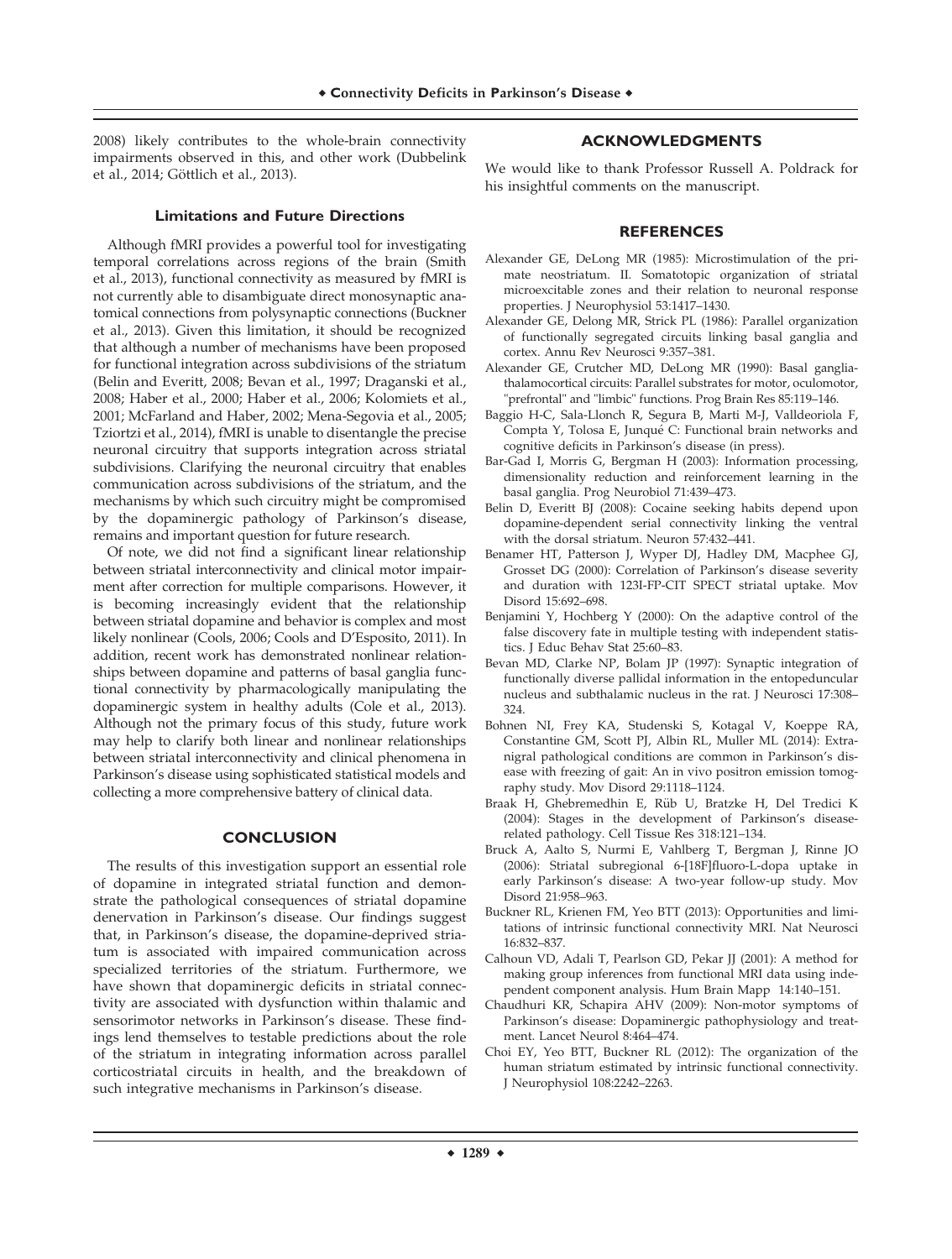- Cole DM, Beckmann CF, Oei NY, Both S, van Gerven JM, Rombouts SA (2013): Differential and distributed effects of dopamine neuromodulations on resting-state network connectivity. Neuroimage 78:59–67.
- Cools R (2006): Dopaminergic modulation of cognitive functionimplications for L-DOPA treatment in Parkinson's disease. Neurosci Biobehav Rev 30:1–23.
- Cools R, D'Esposito M (2011): Inverted-U-shaped dopamine actions on human working memory and cognitive control. Biol Psychiatry, 69:e113–e125.
- Dauer W, Przedborski S (2003): Parkinson's disease: Mechanisms and models. Neuron 39:889–909.
- Di Martino A, Scheres A, Margulies DS, Kelly AMC, Uddin LQ, Shehzad Z, Biswal B, Walters JR, Castellanos FX, Milham MP (2008): Functional connectivity of human striatum: A resting state fMRI study. Cereb Cortex 18:2735–2747.
- Draganski B, Kherif F, Kloeppel S, Cook PA, Alexander DC, Parker GJM, Deichmann R, Ashburner J, Frackowiak RSJ (2008): Evidence for segregated and integrative connectivity patterns in the human basal ganglia. J Neurosci 28:7143–7152.
- Dubbelink K, Hillebrand A, Stoffers D, Deijen JB, Twisk JWR, Stam CJ, Berendse HW (2014): Disrupted brain network topology in Parkinson's disease: A longitudinal magnetoencephalography study. Brain 137:197–207.
- Dunn OJ, Clark V (1974): Applied Statistics: Analysis of Variance and Regression. New York: Wiley.
- Esposito F, Tessitore A, Giordano A, De Micco R, Paccone A, Conforti R, Pignataro G, Annunziato L, Tedeschi G (2013): Rhythm-specific modulation of the sensorimotor network in drug-naive patients with Parkinson's disease by levodopa. Brain 136:710–725.
- Everitt BJ, Robbins TW (2005): Neural systems of reinforcement for drug addiction: From actions to habits to compulsion. Nat Neurosci 8:1481–1489.
- Fearnley JM, Lees AJ (1991): Ageing and Parkinson's disease: Substantia nigra regional selectivity. Brain 114:2283–2301.
- Fox MD, Greicius M (2010): Clinical applications of resting state functional connectivity. Front Syst Neurosci 4:19.
- Galvan A, Smith Y (2011). The primate thalamostriatal systems: Anatomical organization, functional roles and possible involvement in Parkinson's disease. Basal Ganglia 1:179–189.
- Göttlich M, Münte TF, Heldmann M, Kasten M, Hagenah J, Krämer UM (2013): Altered resting state brain networks in Parkinson's disease. PLoS ONE 8:e77336.
- Grahn JA, Parkinson JA, Owen AM (2008): The cognitive functions of the caudate nucleus. Prog Neurobiol 86:141–155.
- Haber S (2008): Parallel and integrative processing through the Basal Ganglia reward circuit: Lessons from addiction. Biol Psychiatry 64:173–174.
- Haber SN (2003): The primate basal ganglia: Parallel and integrative networks. J Chem Neuroanat 26:317–330.
- Haber SN, Calzavara R (2009): The cortico-basal ganglia integrative network: The role of the thalamus. Brain Res Bull 78:69–74.
- Haber SN, Fudge JL, McFarland NR (2000). Striatonigrostriatal pathways in primates form an ascending spiral from the shell to the dorsolateral striatum. J Neurosci 20:2369–2382.
- Haber SN, Kim KS, Mailly P, Calzavara R (2006): Reward-related cortical inputs define a large striatal region in primates that interface with associative cortical connections, providing a substrate for incentive-based learning. J Neurosci 26:8368–8376.
- Hacker CD, Perlmutter JS, Criswell SR, Ances BM, Snyder AZ (2012): Resting state functional connectivity of the striatum in Parkinson's disease. Brain 135:3699–3711.
- Halliday G, Hely M, Reid W, Morris J (2008): The progression of pathology in longitudinally followed patients with Parkinson's disease. Acta Neuropathol 115:409–415.
- Hammond C, Bergman H, Brown P (2007): Pathological synchronization in Parkinson's disease: Networks, models and treatments. Trends Neurosci 30:357–364.
- Hedreen JC, DeLong MR (1991): Organization of striatopallidal, striatonigral, and nigrostriatal projections in the macaque. J Comp Neurol 304:569–595.
- Helmich RC, Derikx LC, Bakker M, Scheeringa R, Bloem BR, Toni I (2010): Spatial remapping of cortico-striatal connectivity in Parkinson's disease. Cereb Cortex 20:1175–1186.
- Jech R, Mueller K, Schroeter ML, Ruzicka E (2013): Levodopa increases functional connectivity in the cerebellum and brainstem in Parkinson's disease. Brain 136:e234.
- Kelly C, de Zubicaray G, Di Martino A, Copland DA, Reiss PT, Klein DF, Castellanos FX, Milham MP, McMahon K (2009): L-Dopa modulates functional connectivity in striatal cognitive and motor networks: A double-blind placebo-controlled study. J Neurosci 29:7364–7378.
- Kish SJ, Shannak K, Hornykiewicz O (1988): Uneven pattern of dopamine loss in the striatum of patients with idiopathic Parkinson's disease. N Engl J Med 318:876–880.
- Kolomiets BP, Deniau JM, Mailly P, Menetrey A, Glowinski J, Thierry AM (2001): Segregation and convergence of information flow through the cortico-subthalamic pathways. J Neurosci 21:5764–5772.
- Kwak Y, Peltier S, Bohnen NI, Muller MLTM, Dayalu P, Seidler RD (2010): Altered resting state cortico-striatal connectivity in mild to moderate stage Parkinson's disease. Front Syst Neurosci 4:143.
- Laird AR, Fox PM, Eickhoff SB, Turner JA, Ray KL, McKay DR, Glahn DC, Beckmann CF, Smith SM, Fox PT (2011): Behavioral interpretations of intrinsic connectivity networks. J Cogn Neurosci 23:4022–4037.
- Levy R, Friedman HR, Davachi L, Goldman-Rakic PS (1997): Differential activation of the caudate nucleus in primates performing spatial and nonspatial working memory tasks. J Neurosci 17:3870–3882.
- Martinez-Martin P, Falup-Pecurariu C, Rodriguez-Blazquez C, Serrano-Duenas M, Carod Artal FJ, Rojo Abuin JM, Aarsland D (2011). Dementia associated with Parkinson's disease: Applying the Movement Disorder Society Task Force criteria. Parkinsonism Relat Disord 17:621–624.
- Mazaika PK, Hoeft F, Glovera GH, Reiss AL (2009): Methods and software for fMRI analysis for clinical subjects.
- McFarland NR, Haber SN (2002): Thalamic relay nuclei of the basal ganglia form both reciprocal and nonreciprocal cortical connections, linking multiple frontal cortical areas. J Neurosci 22:8117–8132.
- Mena-Segovia J, Ross H, Magill P, Bolam JP (2005): The pedunculopontine nucleus. In: Bolam JP, Ingham C, Magill P, editors. The Basal Ganglia VIII. Springer, New York City, NY, USA. pp 533–544.
- Middleton FA, Strick PL (2000). Basal ganglia and cerebellar loops: Motor and cognitive circuits. Brain Res Brain Res Rev 31:236–250.
- Pennartz CM, Berke JD, Graybiel AM, Ito R, Lansink CS, van der Meer M, Redish AD, Smith KS, Voorn P (2009): Corticostriatal interactions during learning, memory processing, and decision making. J Neurosci 29:12831–12838.
- Porrino LJ, Smith HR, Nader MA, Beveridge TJ (2007). The effects of cocaine: A shifting target over the course of addiction. Prog Neuropsychopharmacol Biol Psychiatry 31:1593–600.